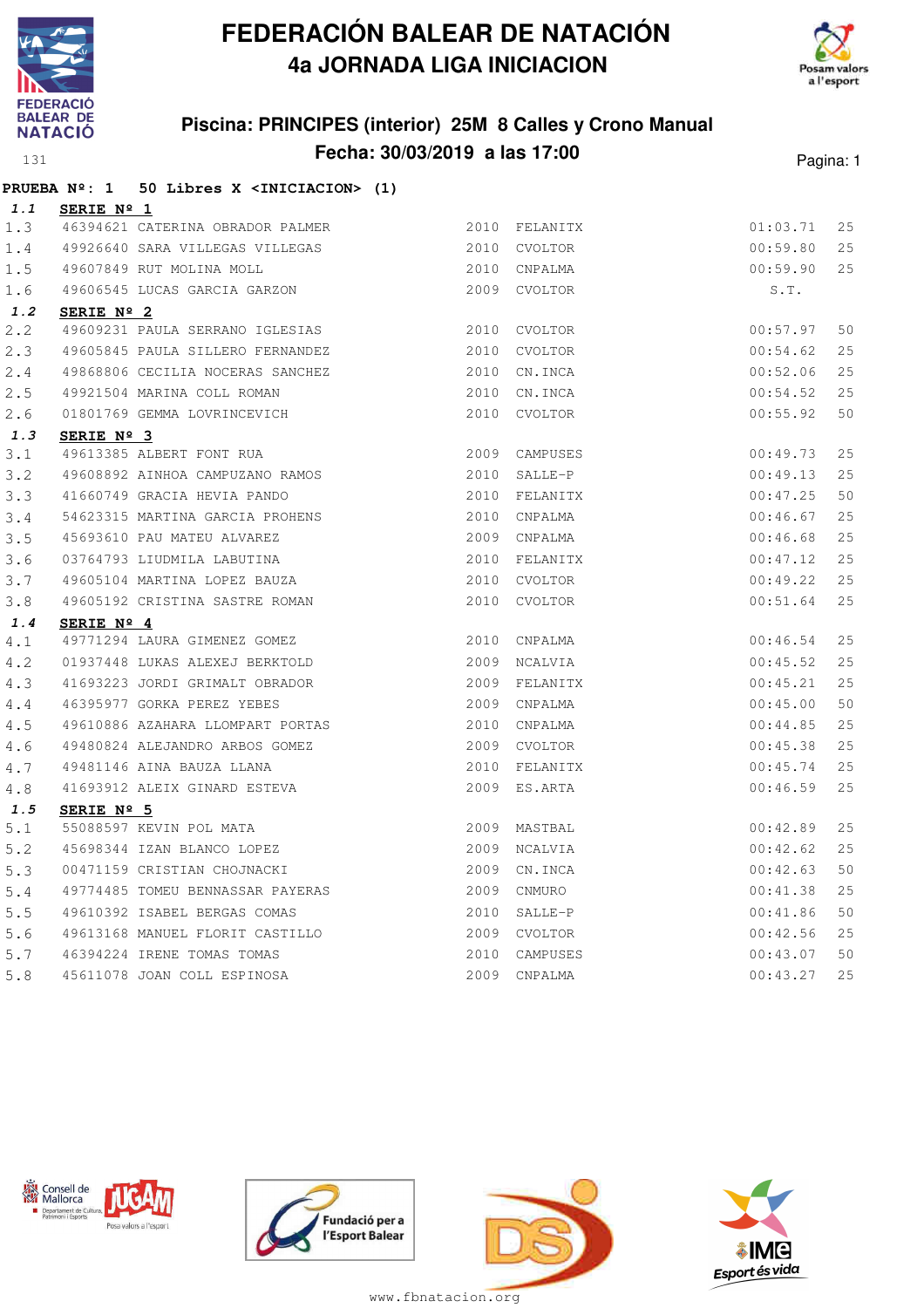

# **FEDERACIÓN BALEAR DE NATACIÓN 4a JORNADA LIGA INICIACION**



## **Piscina: PRINCIPES (interior) 25M 8 Calles y Crono Manual Fecha: 30/03/2019 a las 17:00** Pagina: 2

| 1.6  | SERIE Nº 6  | PRUEBA Nº: 1 50 Libres X <iniciacion> (1)</iniciacion>                                 |      |               |          |    |
|------|-------------|----------------------------------------------------------------------------------------|------|---------------|----------|----|
| 6.1  |             | 49611192 PABLO PEREZ VENERO 2009 CAMPUSES                                              |      |               | 00:41.24 | 25 |
| 6.2  |             | 46397615 MARIA ANGELA BARCELO CASTAÑER 2010 SALLE-P                                    |      |               | 00:40.73 | 50 |
| 6.3  |             | 45692293 ALEJANDRO RODRIGUEZ CABELLOS 2009 CNPALMA                                     |      |               | 00:40.31 | 25 |
| 6.4  |             | 45691485 DANI FERRER GARCIA 2009 CN.INCA<br>45692114 NAOKI MONTORO ORIDE 2009 NCALVIA  |      |               | 00:39.29 | 25 |
| 6.5  |             |                                                                                        |      |               | 00:39.67 | 25 |
| 6.6  |             | 49864618 LUCA CAÑADILLAS SMOLOVA 2009 CNPALMA                                          |      |               | 00:40.31 | 25 |
| 6.7  |             | 49864616 LOCA CAMPS MARROIG<br>45370888 ADRIA CAMPS MARROIG 2009 NCALVIA               |      |               | 00:40.85 | 25 |
| 6.8  |             | 45692046 ALEJANDRO MADRID GUERRERO 2009 NCALVIA                                        |      |               | 00:41.95 | 50 |
| 1.7  | SERIE Nº 7  |                                                                                        |      |               |          |    |
| 7.1  |             | 41710180 SIMON MORRO KRUEGER 2009 CN.INCA                                              |      |               | 00:39.21 | 25 |
| 7.2  |             | 41664607 IVAN CASANOVAS ROCA 2009 ILLES                                                |      |               | 00:38.62 | 25 |
| 7.3  |             | 45696313 GERARD VALLESPIR TORAN 2009 CN.INCA                                           |      |               | 00:37.47 | 50 |
| 7.4  |             | 45612770 MARC SANCHEZ BELTRAN 2009 MASTBAL<br>41661630 JORDI COMAS ANDREO 2009 CN.INCA |      |               | 00:35.38 | 25 |
| 7.5  |             |                                                                                        |      |               | 00:35.98 | 25 |
| 7.6  |             | 46393247 OLIMPIA BESALDUCH ALVAREZ 2010 CNPALMA                                        |      |               | 00:36.78 | 25 |
| 7.7  |             | 46390956 DANIEL SERRA MARTINEZ 2009 SALLE-P                                            |      |               | 00:39.40 | 50 |
| 7.8  |             | 46388467 SERGIO PIQUERAS CHAVARRIA 2009 CVOLTOR                                        |      |               | 00:39.95 | 50 |
|      |             | PRUEBA Nº: 2 25 Mariposa X <iniciacion> (70)</iniciacion>                              |      |               |          |    |
| 2.1  | SERIE Nº 8  |                                                                                        |      |               |          |    |
| 8.2  |             | 32737364 IAN SUAREZ QUIZA 2010 SALLE-P                                                 |      |               | S.T.     |    |
| 8.3  |             | 49865110 CHIARA ALESSIA SCOPONI MARQUEZ-SILVA 2011 BOCCHORIS                           |      |               | S.T.     |    |
| 8.4  |             | 49612767 LLORENÇ CLADERA LOPEZ 2010 CVOLTOR                                            |      |               | S.T.     |    |
| 8.5  |             | 49480464 CARLA FIOL VILLANUEVA                                                         |      | 2011 CVOLTOR  | S.T.     |    |
| 8.6  |             | 49612169 JULIA POCOVI FONTIRROIG 2011 CNPALMA                                          |      |               | S.T.     |    |
| 8.7  |             | 46389514 ANTONIO VERGER SALVADOR                                                       |      | 2010 CNPALMA  | S.T.     |    |
| 2.2  | SERIE Nº 9  |                                                                                        |      |               |          |    |
| 9.1  |             | 49925442 PHILIP VILI GRIGOROV 2010 CNPALMA                                             |      |               | S.T.     |    |
| 9.2  |             | 55232025 SERGIO NICOLAU SANCHEZ 2010 CAMPUSES                                          |      |               | S.T.     |    |
| 9.3  |             | 49482351 CARLOS MONTALVA REBASSA                                                       |      | 2010 SALLE-P  | S.T.     |    |
| 9.4  |             |                                                                                        |      | 2011 CVOLTOR  | S.T.     |    |
| 9.5  |             | 46396883 DANIELA BLAS HERNANDEZ<br>49611193 PEDRO PEREZ VENERO<br>41661336 PE          |      | 2010 CAMPUSES | S.T.     |    |
| 9.6  |             | 41661752 ALVARO LOZANO DE SOSA MASA                                                    |      | 2010 FELANITX | S.T.     |    |
| 9.7  |             | 49480144 ALEJANDRO LOPEZ SERRA                                                         |      | 2010 CVOLTOR  | S.T.     |    |
| 2.3  | SERIE Nº 10 |                                                                                        |      |               |          |    |
| 10.1 |             | 49605555 JAIME JAUME RANI                                                              | 2010 | NCALVIA       | S.T.     |    |
| 10.2 |             | 41664015 IKER FERNANDEZ ROZALEN                                                        | 2010 | CVOLTOR       | S.T.     |    |
| 10.3 |             | 42313112 TIAGO DEL POL VICA                                                            | 2010 | FELANITX      | S.T.     |    |
| 10.4 |             | 46391812 PAU BESTARD MOREY                                                             |      | 2010 CAMPUSES | S.T.     |    |
| 10.5 |             | 49866865 ANDREA SANCHEZ HERNANDEZ                                                      | 2011 | SALLE-P       | S.T.     |    |
| 10.6 |             | 45698995 JOAQUIN BERNAT AMAYA NUÑEZ                                                    | 2010 | CNMURO        | S.T.     |    |
| 10.7 |             | 41662624 PAULA ENRIQUE ALORDA                                                          | 2011 | SALLE-P       | S.T.     |    |
| 10.8 |             | 49605621 PERE MAJORAL DRIOUICH                                                         |      | 2010 SALLE-P  | S.T.     |    |







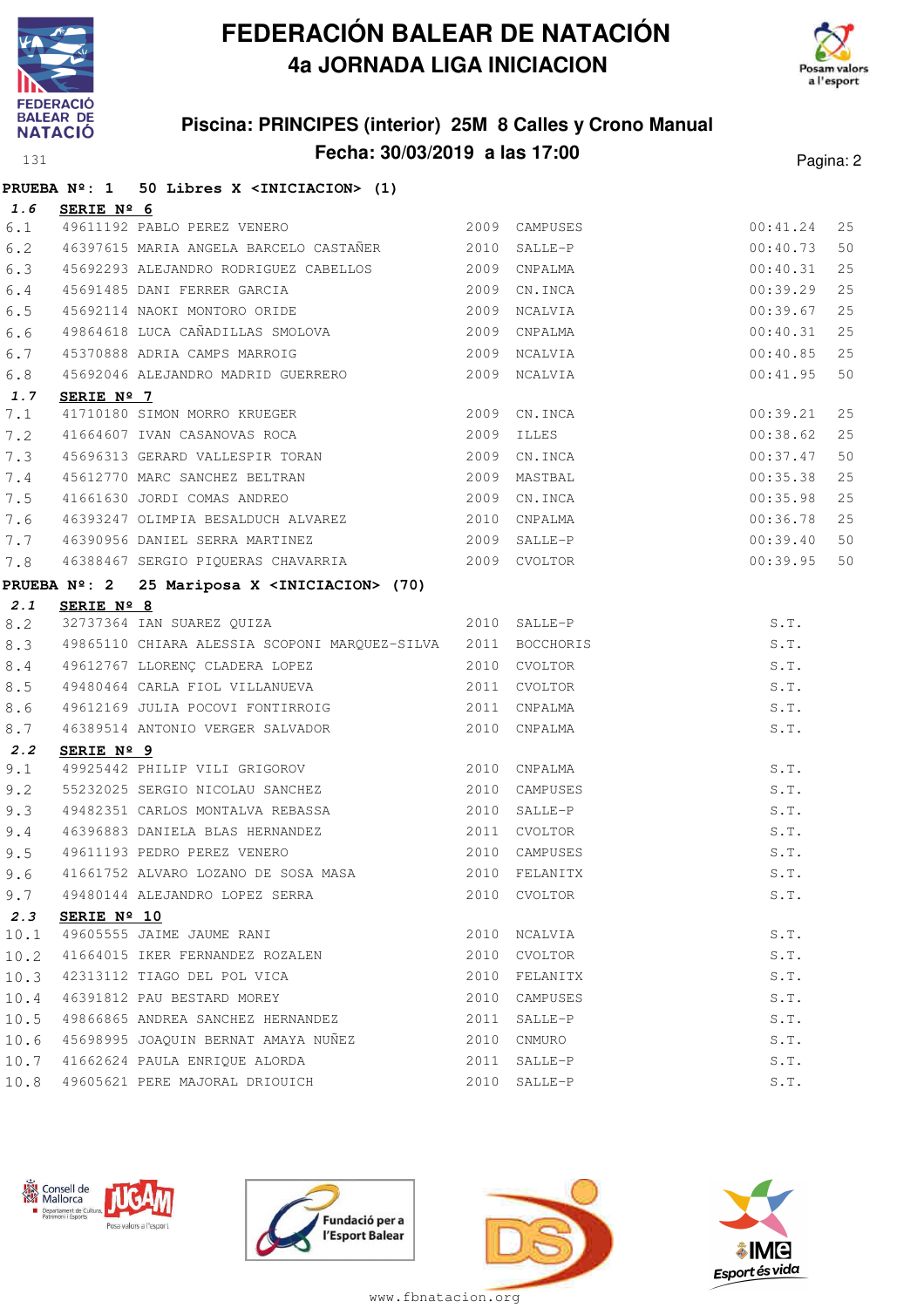

# **FEDERACIÓN BALEAR DE NATACIÓN 4a JORNADA LIGA INICIACION**



## **Piscina: PRINCIPES (interior) 25M 8 Calles y Crono Manual Fecha: 30/03/2019 a las 17:00** Pagina: 3

|      |                      | PRUEBA Nº: 2 25 Mariposa X <iniciacion> (70)</iniciacion>                                                                                         |               |               |    |
|------|----------------------|---------------------------------------------------------------------------------------------------------------------------------------------------|---------------|---------------|----|
| 2.4  | SERIE Nº 11          |                                                                                                                                                   |               |               |    |
|      |                      | 11.1 49613468 PEDRO LE-SENNE BUJOSA 2010 CNPALMA<br>11.2 03229184 EVA BENFENATI 2011 NCALVIA<br>11.3 49609518 MARIA VERGER SALVADOR 2011 CNPALMA  |               | S.T.          |    |
|      |                      |                                                                                                                                                   |               | S.T.          |    |
|      |                      |                                                                                                                                                   |               | S.T.          |    |
|      |                      | 11.4 49612753 POLO RODRIGUEZ ROSE 2010 NCALVIA<br>11.5 46389994 JOAN TOMAS JUNCOSA 2010 SALLE-P                                                   |               | S.T.          |    |
|      |                      |                                                                                                                                                   |               | S.T.          |    |
| 11.6 |                      | 49608819 MARINA BOSCH VALERO 2011 BOCCHORIS                                                                                                       |               | S.T.          |    |
| 11.7 |                      | 41662210 ARIADNA ROSSELLO BRUGAROLAS                                                                                                              | 2011 CNPALMA  | S.T.          |    |
| 11.8 |                      | 46391527 VICTOR VAZQUEZ ANDRES 2010 SALLE-P                                                                                                       |               | S.T.          |    |
|      |                      | PRUEBA Nº: 3 50 Braza-Crol X <iniciacion> (1)</iniciacion>                                                                                        |               |               |    |
| 3.1  | SERIE $N^{\circ}$ 12 |                                                                                                                                                   |               |               |    |
|      |                      |                                                                                                                                                   | 2009 CVOLTOR  | S.T.          |    |
|      |                      | 12.2 49606545 LUCAS GARCIA GARZON 2009 CVOLTOR<br>12.3 49607849 RUT MOLINA MOLL 2010 CNPALMA<br>12.4 49609231 PAULA SERRANO IGLESIAS 2010 CVOLTOR | 2010 CNPALMA  | 00:59.90      | 25 |
|      |                      |                                                                                                                                                   |               | 00:57.97      | 50 |
| 12.5 |                      | 49926640 SARA VILLEGAS VILLEGAS 2010 CVOLTOR                                                                                                      |               | 00:59.80      | 25 |
| 12.6 |                      | 46394621 CATERINA OBRADOR PALMER 2010 FELANITX                                                                                                    |               | 01:03.71      | 25 |
| 3.2  | SERIE Nº 13          |                                                                                                                                                   |               |               |    |
| 13.2 |                      | 01801769 GEMMA LOVRINCEVICH<br>49921504 MARINA COLL ROMAN 2010 CN.INCA                                                                            |               | 00:55.92      | 50 |
| 13.3 |                      |                                                                                                                                                   |               | 00:54.52      | 25 |
| 13.4 |                      | 49605192 CRISTINA SASTRE ROMAN 2010 CVOLTOR                                                                                                       |               | 00:51.64      | 25 |
| 13.5 |                      | 49868806 CECILIA NOCERAS SANCHEZ 2010 CN.INCA                                                                                                     |               | 00:52.06      | 25 |
| 13.6 |                      | 49605845 PAULA SILLERO FERNANDEZ 2010 CVOLTOR                                                                                                     |               | 00:54.62      | 25 |
| 3.3  | SERIE Nº 14          |                                                                                                                                                   |               |               |    |
| 14.1 |                      | 49605104 MARTINA LOPEZ BAUZA 2010 CVOLTOR                                                                                                         |               | 00:49.22      | 25 |
| 14.2 |                      | 93764793 LIUDMILA LABUTINA (2010 FELANITX)<br>15693610 PAU MATEU ALVAREZ (2009 CNPALMA (2010 PAUMA)<br>19771294 LAURA GIMENEZ GOMEZ (2010 CNPALMA |               | 00:47.12      | 25 |
| 14.3 |                      |                                                                                                                                                   |               | 00:46.68      | 25 |
| 14.4 |                      |                                                                                                                                                   |               | 00:46.54      | 25 |
| 14.5 |                      | 54623315 MARTINA GARCIA PROHENS 2010 CNPALMA                                                                                                      |               | 00:46.67      | 25 |
| 14.6 |                      |                                                                                                                                                   |               | 00:47.25      | 50 |
| 14.7 |                      |                                                                                                                                                   |               | 00:49.13      | 25 |
| 14.8 |                      | 49613385 ALBERT FONT RUA 2009 CAMPUSES                                                                                                            |               | 00:49.73      | 25 |
| 3.4  | SERIE Nº 15          |                                                                                                                                                   |               |               |    |
| 15.1 |                      |                                                                                                                                                   |               | $00:45.38$ 25 |    |
| 15.2 |                      | 49610886 AZAHARA LLOMPART PORTAS                                                                                                                  | 2010 CNPALMA  | 00:44.85      | 25 |
| 15.3 |                      | 45611078 JOAN COLL ESPINOSA                                                                                                                       | 2009 CNPALMA  | 00:43.27      | 25 |
| 15.4 |                      | 46394224 IRENE TOMAS TOMAS                                                                                                                        | 2010 CAMPUSES | 00:43.07      | 50 |
| 15.5 |                      | 55088597 KEVIN POL MATA                                                                                                                           | 2009 MASTBAL  | 00:42.89      | 25 |
| 15.6 |                      | 46395977 GORKA PEREZ YEBES                                                                                                                        | 2009 CNPALMA  | 00:45.00      | 50 |
| 15.7 |                      | 41693223 JORDI GRIMALT OBRADOR                                                                                                                    | 2009 FELANITX | 00:45.21      | 25 |
| 15.8 |                      | 49481146 AINA BAUZA LLANA                                                                                                                         | 2010 FELANITX | 00:45.74      | 25 |